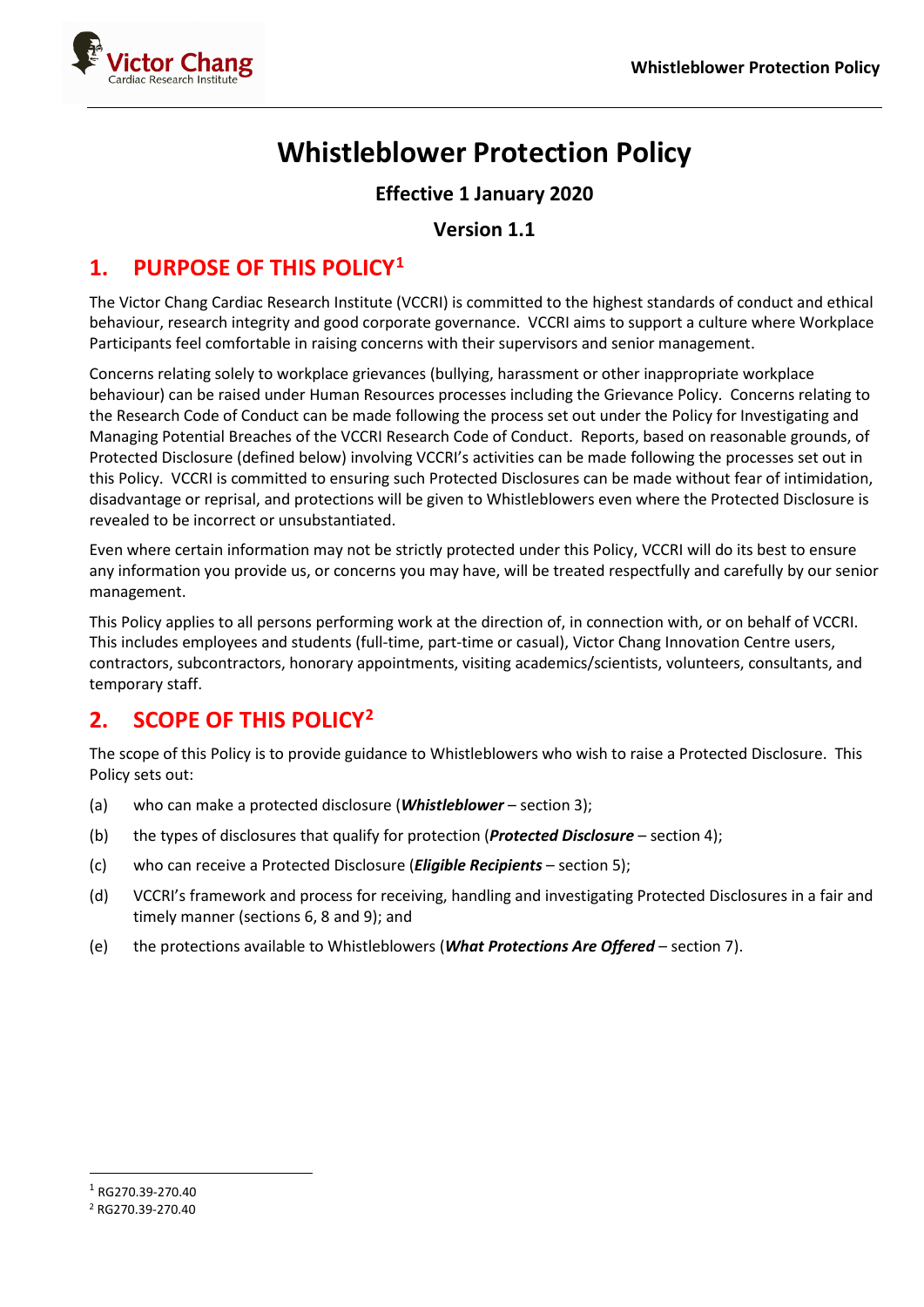

## **3. WHO IS A WHISTLEBLOWER**[3](#page-1-0)**?**

A Whistleblower is a person who wishes to disclose, attempts to disclose, or discloses a Protected Disclosure following the process in this Policy; and

- (a) is, or has been, an officer or employee of VCCRI (including permanent, part time, fixed term or temporary, interns, secondees, students, managers and directors);
- (b) is, or has been, a supplier of services or goods to VCCRI (whether paid or unpaid) including their employees (including current and former contractors, consultants, service providers and business partners);
- $(c)$  is an associate<sup>[4](#page-1-1)</sup> of VCCRI; or
- (d) is a relative, spouse or dependent of a person listed above

## **4. WHAT IS A PROTECTED DISCLOSURE[5](#page-1-2)?**

A Protected Disclosure is the name given to a report made by a Whistleblower if:

- (a) the Whistleblower has reasonable grounds<sup>[6](#page-1-3)</sup> to suspect that the information in the report concerns misconduct, or an improper state of affairs or circumstances, in relation to VCCRI (or any related body corporate of VCCRI). This may include conduct which is fraudulent, negligent, dishonest, or corrupt, including financial fraud or bribery or conduct involving a breach of trust or a breach of duty even though the conduct in question may not involve a contravention of a particular law; or
- (b) they have reasonable grounds to suspect that the information indicates VCCRI (or its related bodies corporate) including their employees or officers have engaged in conduct that:
	- (i) constitutes an offence against any law of the Commonwealth that is punishable by imprisonment for a period of 12 months or more;
	- (ii) represents a danger to the public or the financial system or is prescribed by regulation; or
	- (iii) is conduct which constitutes an offence against a provision of legislation including:
		- (A) The Corporations Act (2001);
		- (B) The Australian Securities and Investments Commission Act (2001);

- (a) where a report is made to the Commissioner of Taxation, if you consider that the information may assist the Commissioner to perform their duties under a taxation law in relation to VCCRI or an associate of VCCRI;
- (b) where a report is made to an Eligible Recipient referred to in section 5 of this Policy:
	- (i) if you have reasonable grounds to suspect the information indicates misconduct, or an improper state of affairs or circumstances, in relation to the tax affairs of VCCRI or an associate of VCCRI; and
	- (ii) if you consider that the information will assist the recipient of the information to perform their duties under a taxation law in relation to VCCRI.
- <span id="page-1-1"></span><sup>4</sup> Associate includes non-executive directors and the company secretary of VCCRI and any related bodies corporate

<span id="page-1-2"></span><sup>5</sup> RG270.47-270.57

<span id="page-1-0"></span><sup>3</sup> RG 270-41-270-46. The Taxation Administration Act 1953 (Cth) (Tax Administration Act) also provides protections in relation to disclosures about a breach of an Australian tax law by VCCRI. Tax disclosures may be made by an individual set out in clause 3. However, in relation to tax disclosures, an associate is defined by reference to section 318 of the Income Tax Assessment Act 1936 (Cth), and only a spouse or child of one of the individuals listed in clause 3.1.1 – 3.1.3 (or a dependent of one of the above individuals or their spouse) may make a protected disclosure.

If a report relates to tax affairs (tax disclosure), protections under the Taxation Administration Act only apply:

<span id="page-1-3"></span><sup>6</sup> "Reasonable grounds" is based on objective reasonableness of the reasons for the Whistleblower's suspicion – a Whistleblower's motive for making a disclosure, or their personal opinion of the person(s) involved does not prevent them from qualifying for protection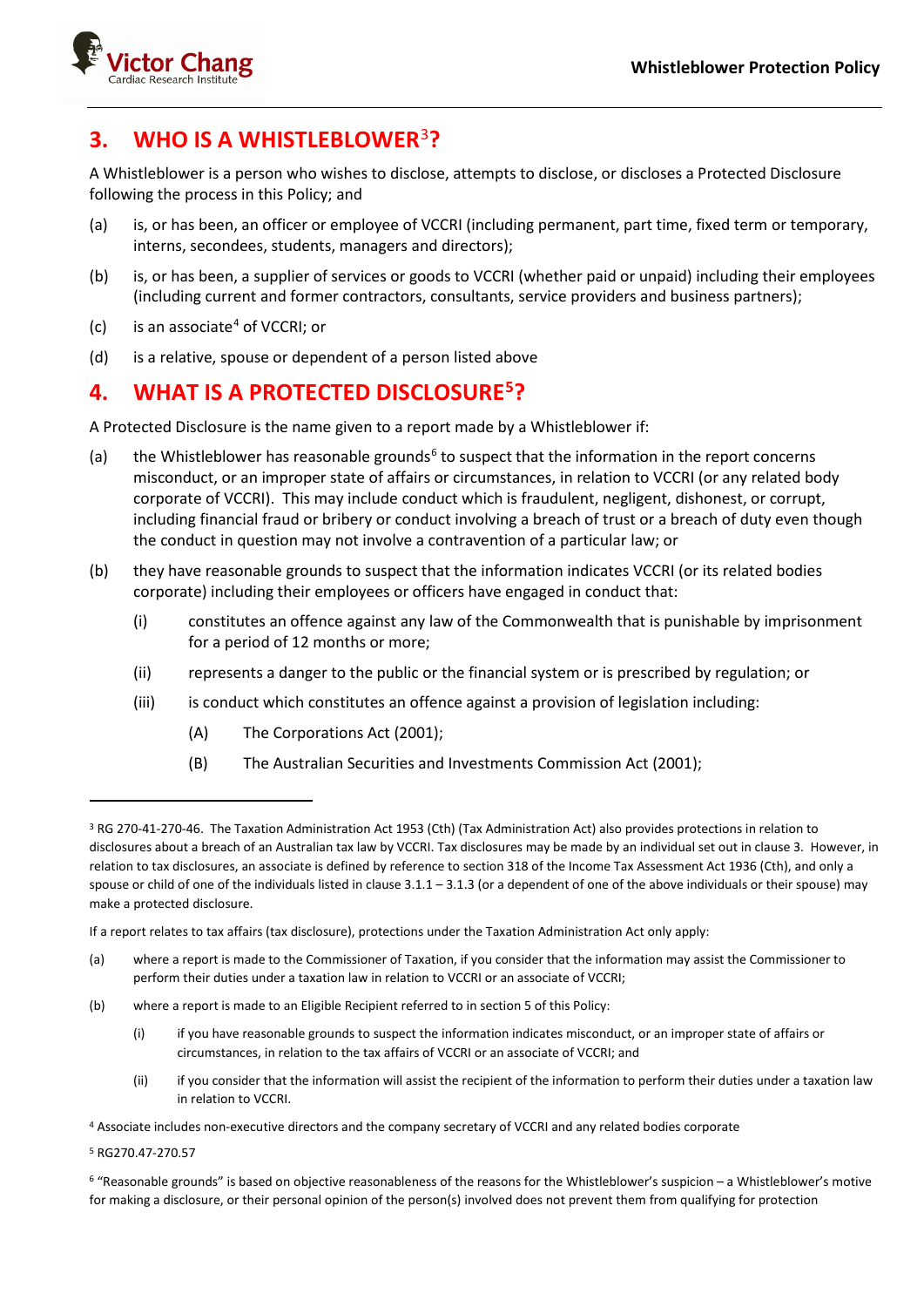

#### (C) The Banking Act (1959)

#### **REPORTS RELATING SOLELY TO PERSONAL WORK-RELATED GRIEVANCES[7](#page-2-0)**

The protections under this Policy and the Corporations Act do not apply to disclosures relating **solely** to *personal work-related grievances*, and that do not relate to Detriment (defined below), or threat of Detriment, to the Whistleblower.

*Personal work-related grievances* are those that relate to the Whistleblower's current or former employment and have, or tend to have, implications for the Whistleblower personally but do not:

- (a) have any other significant implications for VCCRI or another entity; or
- (b) relate to any conduct, or alleged conduct, about a Protected Disclosure.

Some examples of disclosures that will not be Protected Disclosures are:

- (a) employee management or performance related matters or decisions about suspension or discipline of the Whistleblower that are not related to Protected Disclosures; or
- (b) decisions relating to engagement, transfer or promotion that are not related to Protected Disclosures.

As noted earlier, work related grievances that do not amount to Protected Disclosure can be raised under VCCRI's *Grievance Policy*, but those reports will not attract the protections under the Corporations Act and this Policy.

#### **A PERSONAL WORK RELATED GRIEVANCE MAY BE PROTECTED IF…**

A personal work-related grievance may still be a Protected Disclosure, for example if:

- (a) the disclosure includes information about misconduct, or information about misconduct includes or is accompanied by a personal work-related grievance;
- (b) VCCRI has breached laws punishable by imprisonment for a period of 12 months or more;
- (c) VCCRI has engaged in conduct that represents a danger to the public;
- (d) the disclosure relates to information that suggests misconduct beyond the Whistleblower's personal circumstances;
- (e) the Whistleblower suffers from, or is threatened with, Detriment (defined in section 7 below) for making the disclosure; or
- (f) the Whistleblower seeks advice from a legal practitioner regarding their rights with respect to the whistleblower protections under the Corporations Act

#### **FALSE REPORTING**

VCCRI encourages Whistleblowers to make Protected Disclosures on reasonable grounds and acknowledges that a Whistleblower can still qualify for protection even if their disclosure turns out to be incorrect. However, a deliberate false disclosure may lead to the Whistleblower being the subject of disciplinary action which may include dismissal.

## **WHO SHOULD DISCLOSURES BE MADE TO[8](#page-2-1)?**

A Whistleblower must make a Protected Disclosure directly to one of VCCRI's Eligible Recipients in order to be able to qualify for protection under the Corporations Act and this Policy.

An Eligible Recipient is:

<span id="page-2-0"></span><sup>7</sup> RG270.58-270.63

<span id="page-2-1"></span><sup>8</sup> RG270.64-270.78. In relation to tax affairs reports may also be made to VCCRIs external auditor, to an employee or officer of VCCRI who has functions or duties relating to VCCRI's tax affairs or to a registered tax agent or BAS agent. You may also make a report to the Commissioner of Taxation as outlined in this Policy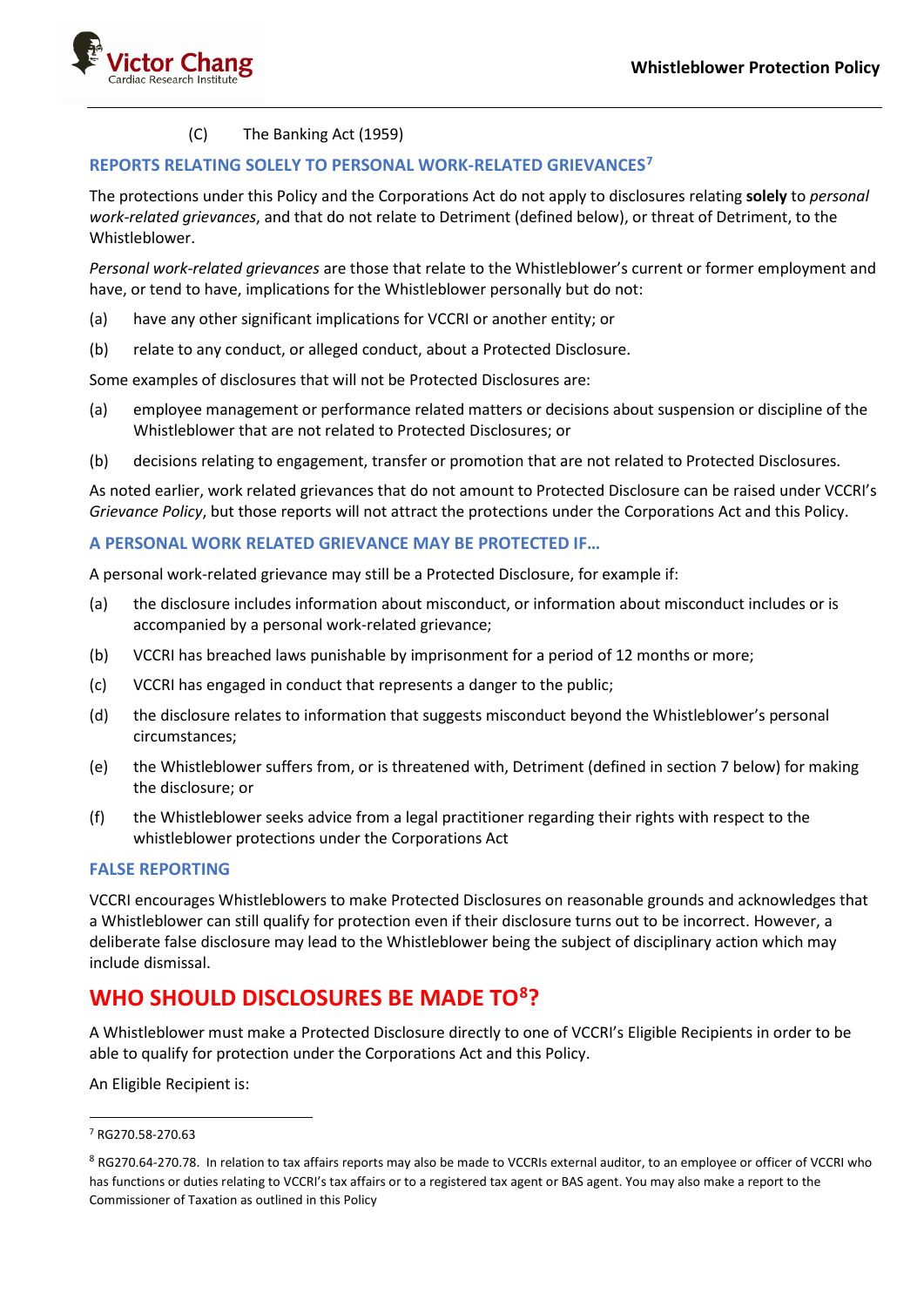

- (a) a Director or the Company Secretary of VCCRI, or the Executive Director or Deputy Director(s) of VCCRI<sup>[9](#page-3-0)</sup>;
- (b) a member of an audit team conducting an audit of VCCRI or an actuary of VCCRI;
- (c) a VCCRI Whistleblower Protection Officer, being a senior manager of the Institute who has been identified internally as performing this role;
- (d) a legal practitioner, where the disclosure is made for the purposes of obtaining advice or representation in relation to the Whistleblower protections under the Corporations Act;
- (e) ASIC or APRA or another Commonwealth body prescribed in the regulations;
- (f) the authorities responsible for the enforcement of the law in the relevant area; or
- (g) under certain circumstances, a journalist or parliamentarian (*see below*)

VCCRI encourages Whistleblowers to make disclosure to one of VCCRIs internal Eligible Recipients in the first instance, and we encourage such disclosure to be made as soon as possible after the conduct occurs or arises. Protection for Whistleblowers may not apply where disclosures are made to people other than Eligible Recipients or via social media.

#### **DISCLOSURES MADE TO A JOURNALIST OR PARLIAMENTARIAN[10](#page-3-1)**

Protection will only be offered to a Whistleblower who informs a member of parliament or a journalist where the following criteria are met:

- (a) the Whistleblower has previously made a report regarding the matter to ASIC, APRA, or a prescribed Commonwealth authority; and
	- (i) at least 90 days have passed since the Whistleblower made the disclosure to ASIC, APRA or the Commonwealth body prescribed by regulation and the Whistleblower does not have reasonable grounds to believe that action is being, or has been taken, in relation to their disclosure and has reasonable grounds to believe that making a further disclosure of the information is in the public interest (a *public interest disclosure*); or
	- (ii) the Whistleblower has reasonable grounds to believe that the information concerns a substantial and imminent danger to the health or safety of one or more persons or to the natural environment, and the extent of the information disclosed must be no greater than necessary to inform the parliamentarian or journalist of the substantial and imminent danger (an *emergency disclosure*); and
- (b) before making the *public interest disclosure* or *emergency disclosure*, the Whistleblower has given written notice to the body to which the previous disclosure was made that:
	- (i) includes sufficient information to identify the previous disclosure; and
	- (ii) states that the Whistleblower intends to make a *public interest disclosure* or an *emergency disclosure*.

VCCRI recommends that a Whistleblower contact an independent legal adviser before making a disclosure to a member of parliament or a journalist.

<span id="page-3-0"></span><sup>9</sup> Or an officer or senior manager of St Vincent's Health Australia

<span id="page-3-1"></span><sup>&</sup>lt;sup>10</sup> Under certain circumstances, protections under the Corporations Act (but not the Tax Administration Act) may apply to public interest disclosures or emergency disclosures being disclosures to a member of Parliament or a journalist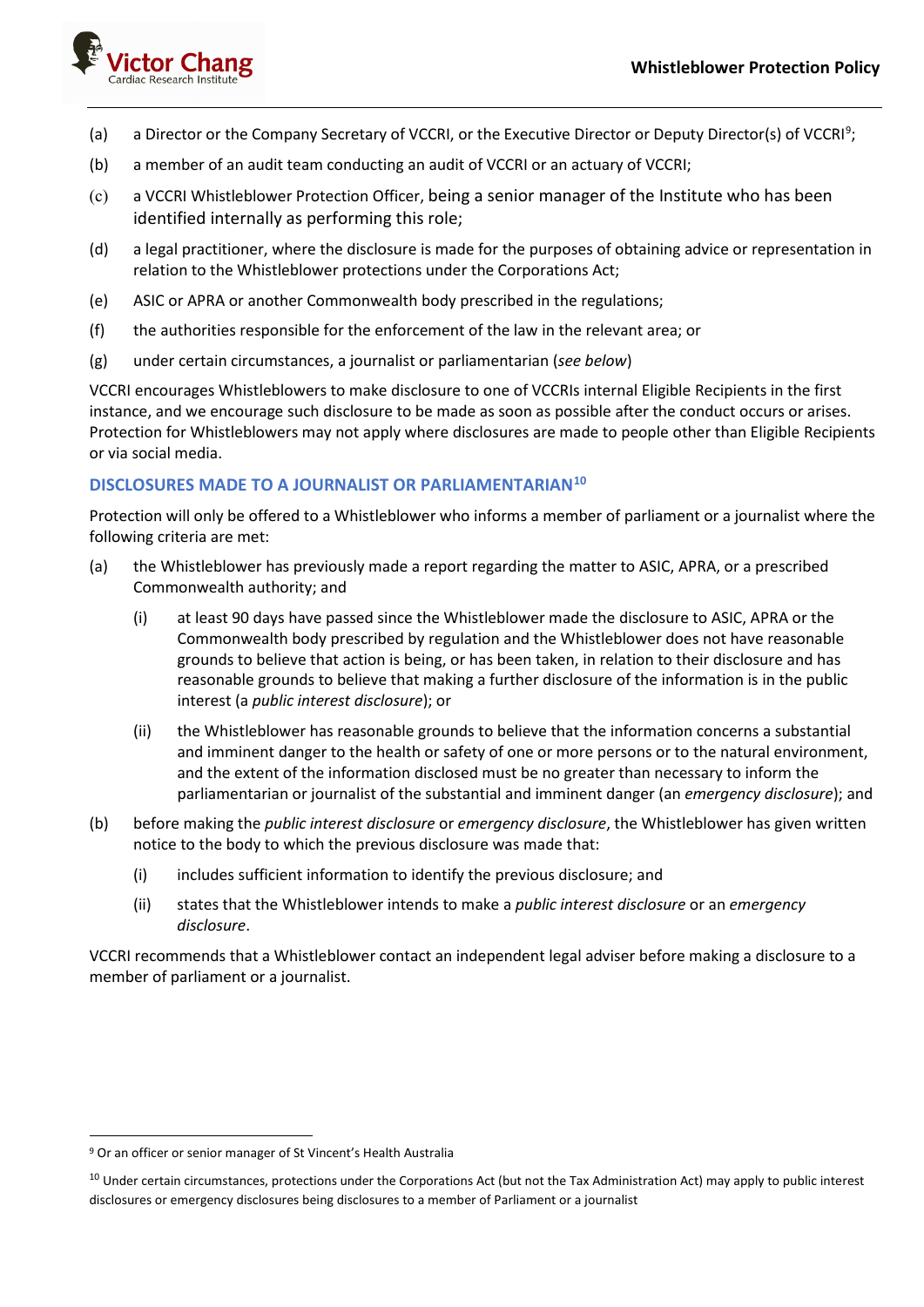

## **5. HOW SHOULD REPORTS BE MADE[11?](#page-4-0)**

Reports of Protected Disclosure (*Reports*) must be provided to an Eligible Recipient to receive protection under the Corporations Act and this Policy. Reports can be made anonymously (see below) or confidentially and can be made outside business hours.

To ensure your Report is dealt with appropriately, it is preferable that your Report is in writing and makes it clear that the issue is being raised in connection with this Policy. Reports should contain as much details as possible of:

- (a) the nature of the conduct alleged;
- (b) the person or people responsible for the alleged conduct;
- (c) the nature and whereabouts of any further evidence that would substantiate the information in the Whistleblower's Report.

If a person wishes to obtain further information, including before making a potential Protected Disclosure, they can do so by contacting a Whistleblower Protection Officer or an independent legal adviser.

#### **CAN A WHISTLEBLOWER BE ANONYMOUS?**

Whistleblowers can choose to identify themselves to the Eligible Recipient or may choose to remain anonymous throughout all stages (including when the Report is made, throughout an investigation and after an investigation is finalised). Anonymous Reports are still protected under the Corporations Act and this Policy.

Anonymous Reports should be made using an anonymous email address, which would enable VCCRI to communicate with the Whistleblower. Anonymous Reports could also be made by sending correspondence to VCCRI's postal address.

A Whistleblower may refuse to answer questions that may reveal their identity at any time, including during any follow-up conversations<sup>12</sup>. A Whistleblower who wishes to remain anonymous should maintain ongoing two-way communication as much as possible to ensure questions can be asked and facts can be clarified. VCCRI's capacity to investigate a Report may be limited (or VCCRI may not be able to undertake an investigation) if the Eligible Recipient has no means of contacting the Whistleblower<sup>[13](#page-4-2)</sup>.

## **7. WHAT PROTECTIONS ARE OFFERED TO WHISTLEBLOWERS[14?](#page-4-3)**

### **IDENTITY PROTECTION (CONFIDENTIALITY)**

Where a Whistleblower has made a Protected Disclosure, it is **illegal** for a person to disclose the Whistleblower's identity, or to disclose information (obtained directly or indirectly) that is likely to lead to the identification of a Whistleblower<sup>15</sup>. These protections are subject to the following exceptions<sup>16</sup>:

(a) VCCRI may disclose identifying information to:

- ASIC, APRA, the Australian Federal Police, or any other relevant Commonwealth or state or territory authority;
- a legal practitioner to obtain legal advice or legal representation in relation to the operation of the whistleblower provisions in the Corporations Act;
- a person or body prescribed by regulations; or

<span id="page-4-5"></span><span id="page-4-4"></span><sup>15</sup> RG270.91 and RG270.94 <sup>16</sup> RG270.92-270.93

<span id="page-4-0"></span><sup>11</sup> RG270.79-270.86

<span id="page-4-1"></span><sup>12</sup> RG270.84

<span id="page-4-2"></span><sup>&</sup>lt;sup>13</sup> RG270.119

<span id="page-4-3"></span><sup>&</sup>lt;sup>14</sup> RG270.87-270.105. In addition, important protections for people making a report are contained in the Taxation Administration Act in relation to tax disclosures.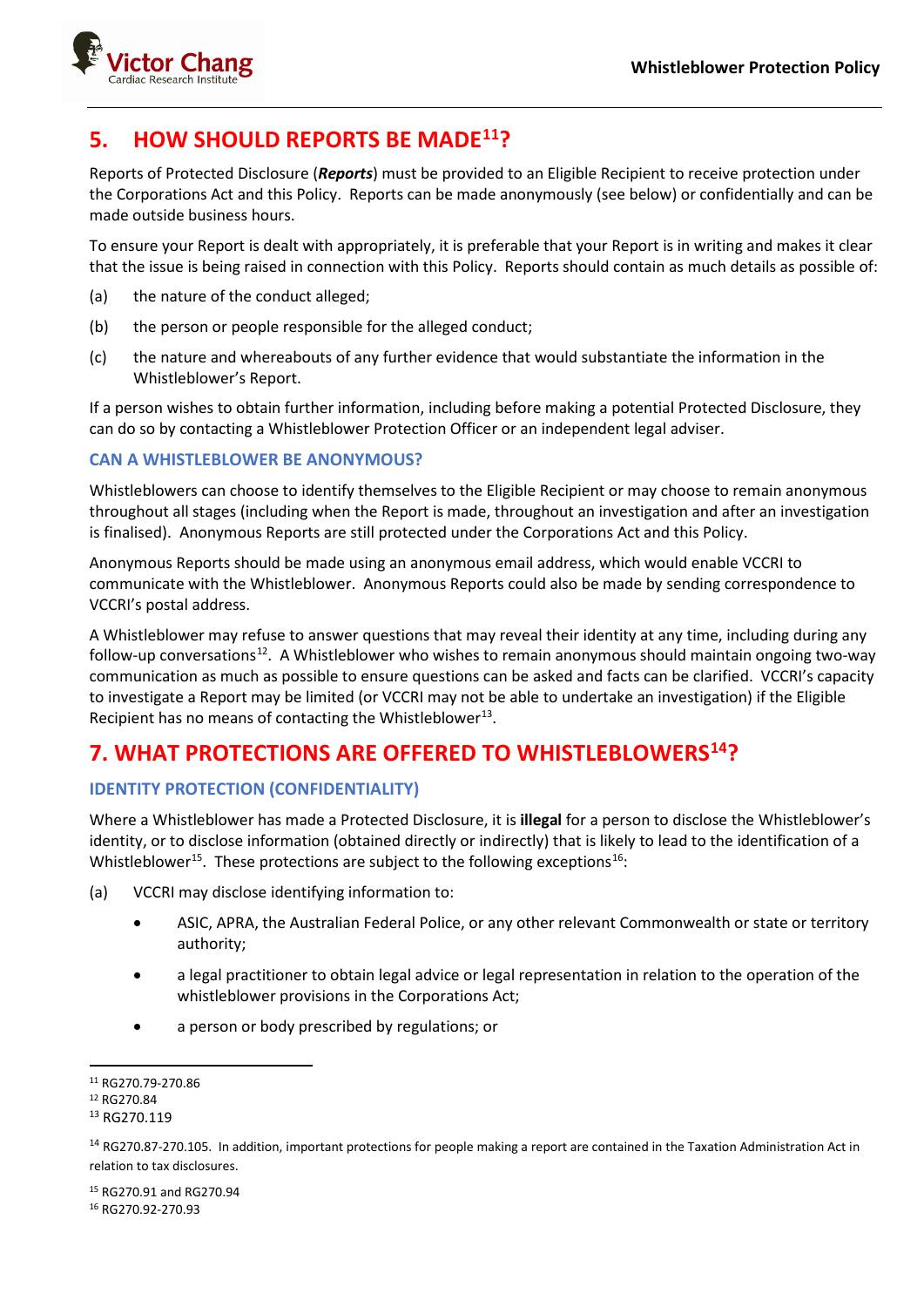

- with the consent of the Whistleblower, and
- (b) VCCRI may disclose information contained in a Protected Disclosure with or without the Whistleblower's consent if:
	- the information does not include the Whistleblower's identity;
	- VCCRI has taken all reasonable steps to reduce the risk that the Whistleblower will be identified from the information; and
	- it is reasonably necessary for investigating the issues raised in the Protected Disclosure.

The Whistleblower must also maintain confidentiality regarding the issue and refrain from discussing the matter with unauthorised persons.

Without the Whistleblower's consent, VCCRI cannot disclose information that is likely to lead to the identification of the Whistleblower as part of an investigation unless the information does not include the Whistleblower's identity, VCCRI removes information relating to the Whistleblower's identify or other information that is likely to lead to the identification of the Whistleblower and it is reasonably necessary for investigating the issues raised in the Report<sup>[17](#page-5-0)</sup>.

Unauthorised disclosure of a Whistleblower's identity (or any information likely to lead to identification) will be a breach of this Policy and may also be an offence under Australian law. A Whistleblower should contact a Whistleblower Protection Officer if it is suspected that there has been an unauthorised disclosure<sup>18</sup>.

#### **HOW WILL VCCRI PROTECT A WHISTLEBLOWER'S IDENTITY?**

Examples of how VCCRI will protect a Whistleblower's identity (confidentiality) are<sup>19</sup>:

- a) a Whistleblower will be referred to in a gender-neutral context;
- b) a Whistleblower can adopt a pseudonym;
- c) where possible, the Whistleblower will be contacted to help identify certain aspects of their Protected Disclosure that could inadvertently identify them; and
- d) disclosures will be handled by qualified staff.

Further, to ensure record-keeping and information sharing processes are secure, VCCRI will:

- (a) securely store all paper and electronic documents relating to the Protected Disclosure and strictly limit access of information to those directly involved in managing and investigating the Protected Disclosure;
- (b) ensure that no one named or implicated in the Protected Disclosure or who has a conflict of interest with respect to the Protected Disclosure has access to paper and electronic documents relating to the Protected Disclosure;
- (c) ensure that only a restricted number of people directly involved in the handling and investigation of a Protected Disclosure, and none of whom has a conflict of interest, are aware of a Whistleblower's identity and then only with the Whistleblower's consent;
- (d) not use email addresses or printers that can be accessed by other staff for communications and documents relevant to the Protected Disclosure; and
- (e) remind each person involved with handling and investigating a Protected Disclosure of that person's confidentiality requirements, and that unauthorised disclosure of a Whistleblower's identity may have serious repercussions and be a criminal offence.

<span id="page-5-0"></span><sup>17</sup> RG270.118

<span id="page-5-1"></span><sup>18</sup> RG270.94 and RG270.110

<span id="page-5-2"></span><sup>19</sup> RG270.108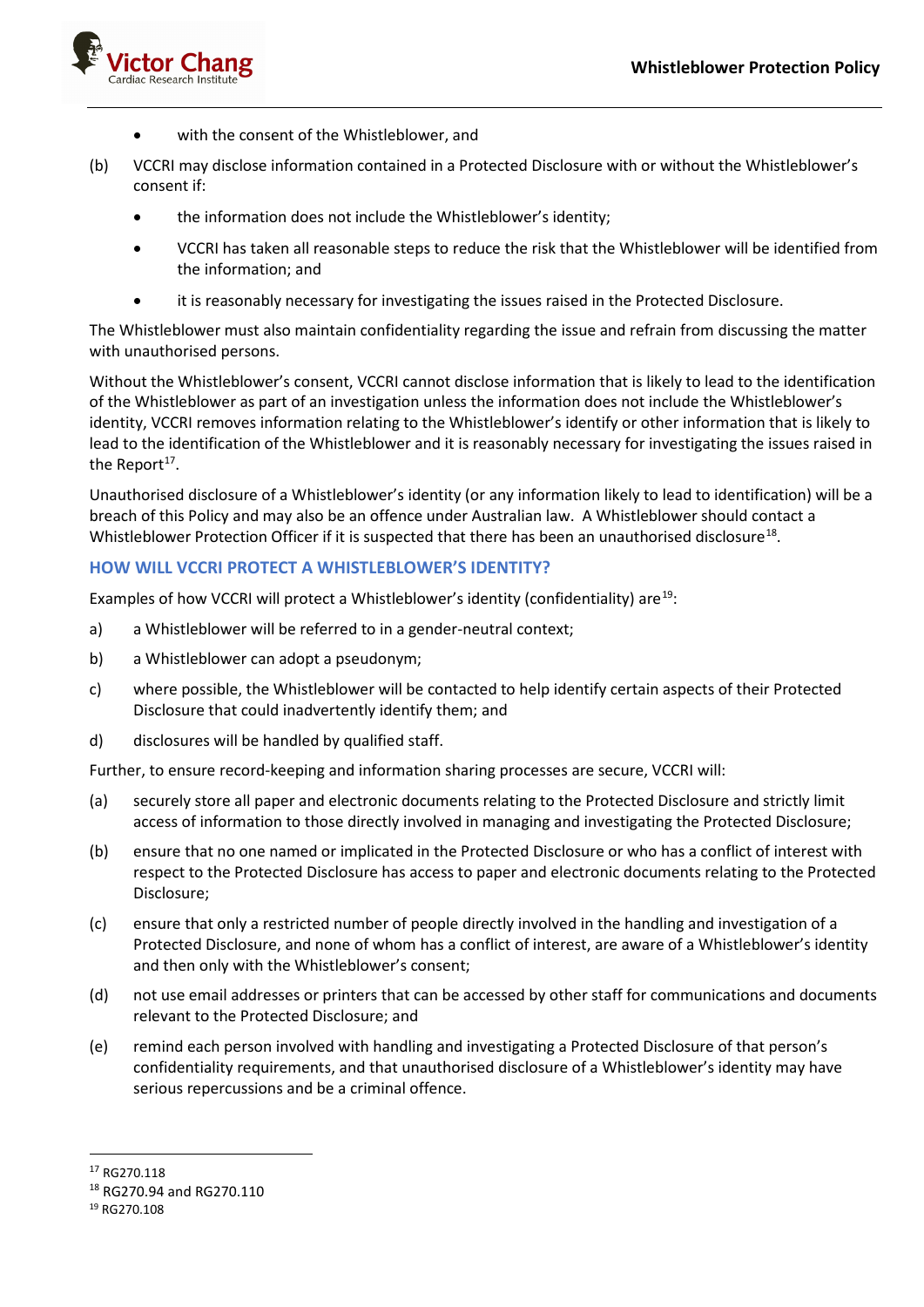

#### **PROTECTION FROM DETRIMENTAL CONDUCT[20](#page-6-0)**

*Detriment[21](#page-6-1)* includes, but is not limited to, dismissal, demotion, harassment, discrimination, disciplinary action, injury, damage to reputation or property or financial position, bias, threats or other unfavourable treatment connected with making a report.

It is illegal to:

- (a) cause Detriment to a Whistleblower (or another person) on the belief or suspicion that the Whistleblower made, may have made, proposes to make or could make a Protected Disclosure and the belief or suspicion is the reason or part of the reason for acting to cause that Detriment; and
- (b) make a threat to cause Detriment to a Whistleblower (or another person) in relation to a Protected Disclosure. A threat may be express, implied, or conditional or unconditional. A Whistleblower (or another person) who has been threatened does not have to actually fear that the threat will be carried out.

*Detriment[22](#page-6-2)* does not include managing unsatisfactory work performance in accordance with VCCRI's performance management framework or action that it is reasonably practical for VCCRI to take for the purpose of protecting a Whistleblower from Detriment e.g. changing the Whistleblower's direct manager or moving the Whistleblower to a separate office area (with the Whistleblower's consent).

VCCRI will take practical steps to protect Whistleblowers from Detriment<sup>23</sup>, including by:

- (a) following the procedure set out in section 8;
- (b) ensuring that all managers and Eligible Recipients are appropriately trained in responding to and protecting Whistleblowers;
- (c) offering, where appropriate and indicated, an *Employee Assistance Program* or service; or
- (d) implementing strategies and support to help the Whistleblower to minimise and manage stress, time or performance impacts, or other challenges resulting from the Protected Disclosure or the investigation, including allowing a Whistleblower workplace flexibility.

Unauthorised disclosure of a Whistleblower's identity (or any information likely to lead to identification) or causing Detriment to a Whistleblower (or another person) in relation to a Protected Disclosure will be a breach of this Policy and may also be an offence under Australian law. A Whistleblower should contact a Whistleblower Protection Officer or may lodge a complaint with a regulator, such as ASIC or APRA, if it is suspected that there has been an unauthorised disclosure $^{24}$ .

#### **COMPENSATION AND OTHER REMEDIES[25](#page-6-5)**

A Whistleblower or other stakeholder may seek compensation or other remedies through the courts if:

- (a) VCCRI failed to take reasonable precautions and exercise due diligence to prevent Detriment; and
- (b) They suffer loss, damage or injury because of a Protected Disclosure.

VCCRI encourages any person who believes that they may have suffered Detriment or have a claim for compensation to seek independent legal advice.

<span id="page-6-0"></span><sup>20</sup> RG270.95-270.101

<span id="page-6-1"></span><sup>21</sup> RG270.99

<span id="page-6-2"></span><sup>22</sup> RG270.100

<span id="page-6-3"></span><sup>23</sup> RG270.106

<span id="page-6-4"></span><sup>&</sup>lt;sup>24</sup> RG270.94 and RG270.110

<span id="page-6-5"></span><sup>25</sup> RG270.102-270.103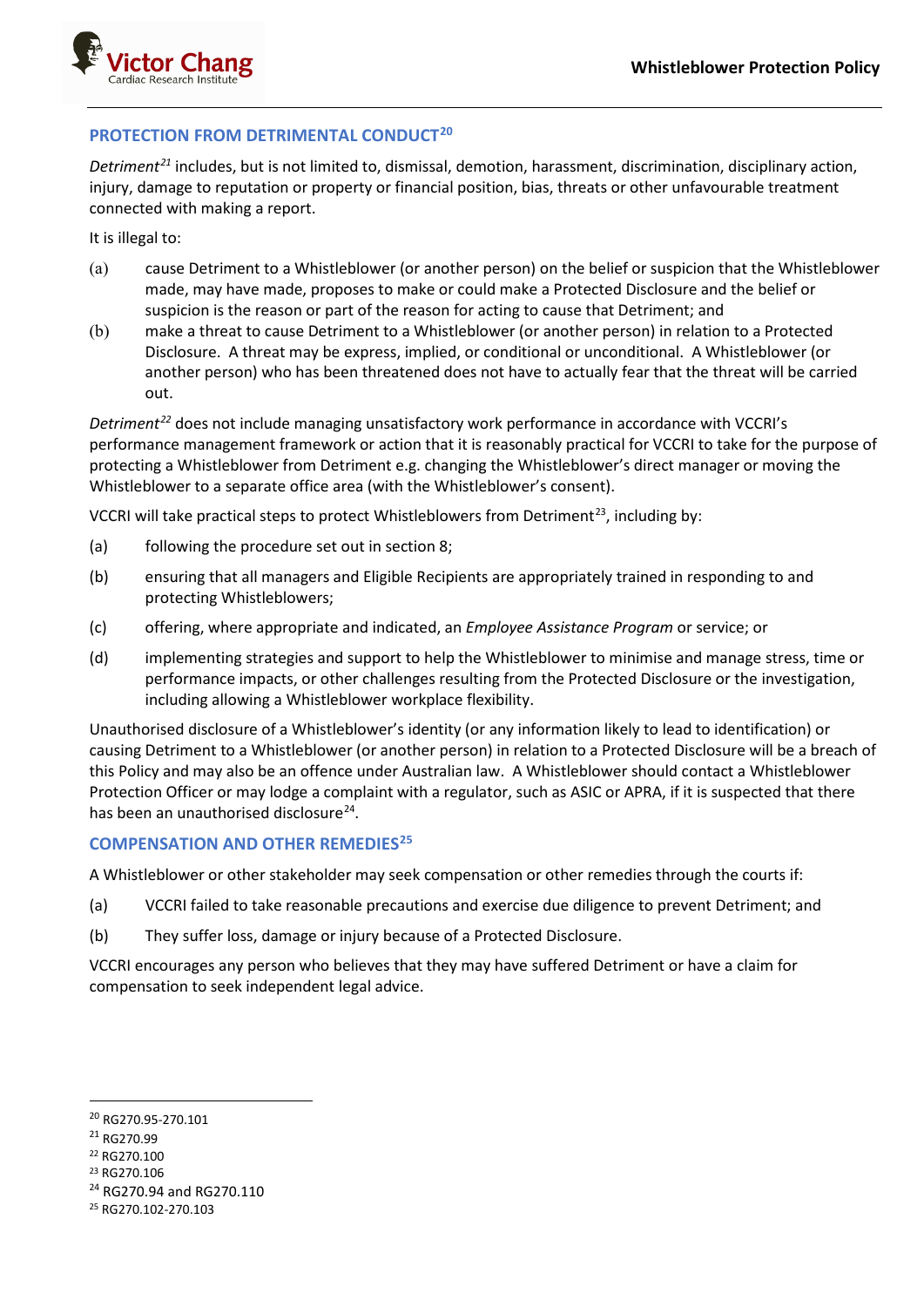

#### **PROTECTION FROM CIVIL, CRIMINAL AND ADMINISTRATIVE LIABILITY[26](#page-7-0)**

A Whistleblower is protected from:

- (a) Civil liability, for example any legal action against them by VCCRI for breach of employment contract, confidentiality, or any other contractual obligation;
- (b) Criminal liability, for example attempted prosecution of the Whistleblower for unlawfully releasing information or other use of the disclosure against the Whistleblower in a prosecution (other than for making a false disclosure); and
- (c) Administrative liability, for example any disciplinary action brought about as a consequence of the Whistleblower making the disclosure.

However, these liability protections do not grant immunity to any Whistleblower for any misconduct that they may have engaged in that is revealed in their disclosure.

### **8. INVESTIGATION OF A PROTECTED DISCLOSURE[27](#page-7-1)**

This section outlines the key steps involved in investigating a Report, though the actual process may vary depending on the nature of the disclosure<sup>28</sup>.

#### **STEP 1 – PROVIDE REPORT TO WHISTLEBLOWER PROTECTION OFFICER AND ACKNOWLEDGE RECEIPT**

The Eligible Recipient must, as soon as reasonably practicable after receipt of the Report:

- (a) provide the Report to a Whistleblower Protection Officer (if the Eligible Recipient is not a Whistleblower Protection Officer); and
- (b) acknowledge receipt of the Report to the Whistleblower.

### **STEP 2 – WHISTLEBLOWER PROTECTION OFFICER NOTIFIES THE EXECUTIVE DIRECTOR AND CHAIR OF THE FINANCE AND RISK COMMITTEE**

The Whistleblower Protection Officer must notify the Executive Director and the Chair of the Finance and Risk Committee of the receipt of the Report as soon as reasonably practicable. If either the Executive Director or the Chair of the Finance and Risk Committee are implicated in the Report, the Whistleblower Protection Officer will instead notify the Chair of the Board.

These notifications must contain a high level summary of the Report and the issues raised but must not include a Whistleblower's identity or any information that is likely to lead to the identification of a Whistleblower<sup>[29](#page-7-3)</sup>.

#### **STEP 3 – WHISTLEBLOWER PROTECTION OFFICER ASSESSES THE REPORT**

The Whistleblower Protection Officer will assess the Report and consider whether it qualifies for protection and whether a formal, in-depth investigation is required<sup>30</sup>.

The Whistleblower Protection Officer may dismiss the Report if, on reasonable grounds, the Whistleblower Protection Officer (after appropriate considerations and consultations) has a high degree of confidence that there is no substance to the complaint contained in the Report. Whistleblowers must be advised in writing (where the Whistleblower is contactable) of the decision to dismiss the Report within 2 business days of the decision being made.

- <span id="page-7-1"></span><sup>27</sup> RG270.111-270.124
- <span id="page-7-2"></span><sup>28</sup> RG270.117
- <span id="page-7-3"></span><sup>29</sup> RG270.91 and RG270.94
- <span id="page-7-4"></span><sup>30</sup> RG270.116

<span id="page-7-0"></span><sup>26</sup> RG270.104-270.105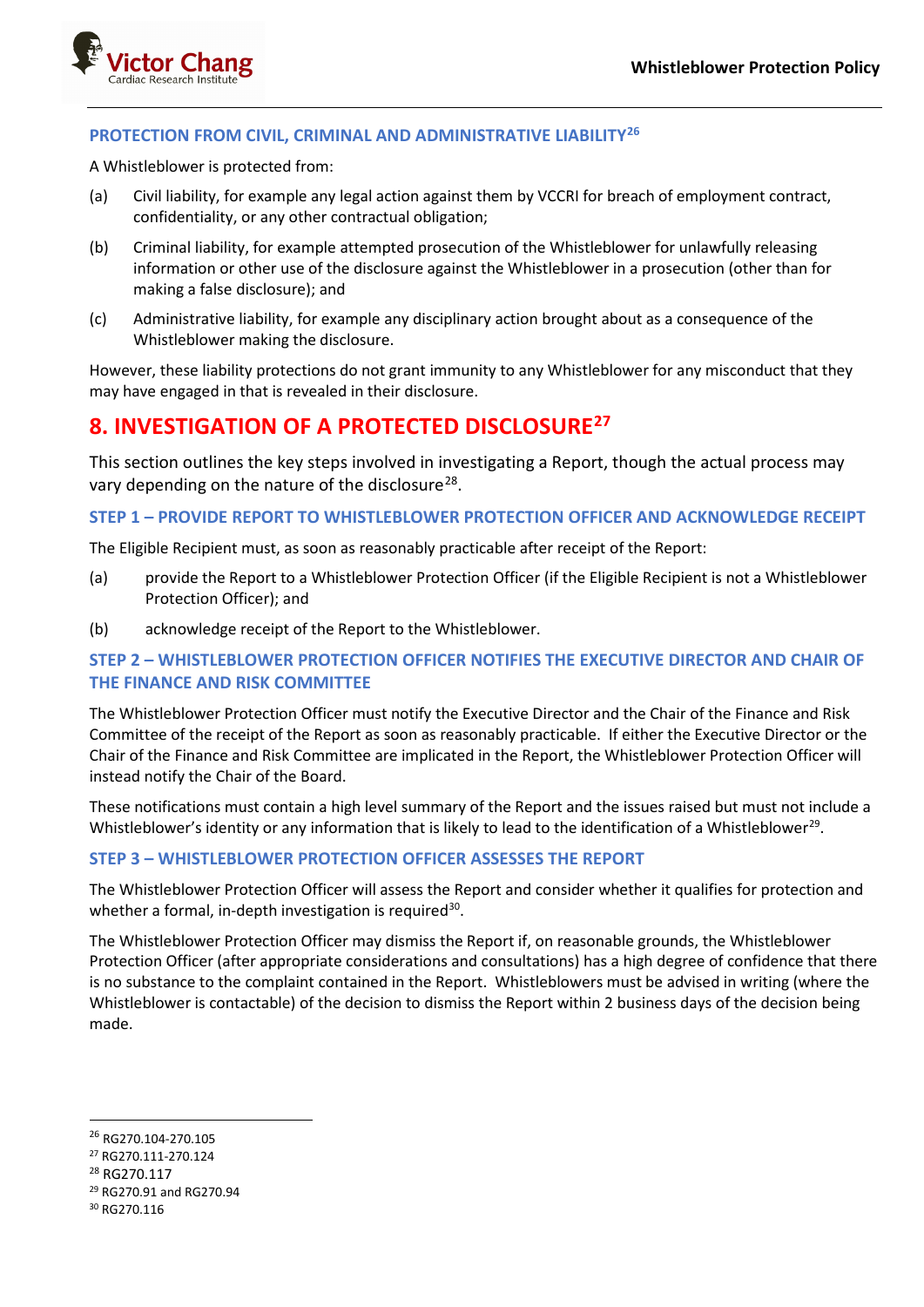

#### **STEP 4 – WHISTLEBLOWER PROTECTION OFFICER APPOINTS AN INVESTIGATOR**

If the Whistleblower Protection Officer does not dismiss the Report, the Whistleblower Protection Officer must, within seven business days of notification of the Report (or earlier if he/she considers necessary), appoint a person to investigate the Report (an *Investigator*).

An Investigator must be independent of the matters raised in the Report, able to conduct the investigation in an impartial manner and not be in a position of conflict in relation to the information in the Report. An Investigator may be internal (including a Whistleblower Protection Officer) or may be external to VCCRI. Where the Executive Director, Chair of the Finance and Risk Committee or Chair of the Board is implicated in the Report, the Investigator must be external.

#### **STEP 5 – INVESTIGATION**

Investigations are intended to be carried out in a timely manner and be objective, fair and independent of the Whistleblower and any person who is the subject of the Report.

VCCRI will ensure the fair treatment of its employees who are mentioned in (or the subject of) a Report by ensuring the disclosures are handled confidentially, when practicable and appropriate in the circumstances, and by advising that employee who is the subject of the disclosure before any actions are taken, as required in accordance with procedural fairness. Any employee may contact VCCRIs *Employee Assistance Program* at any time[31](#page-8-0)*.*

Investigators will keep appropriate records including of all interviews conducted and information received which affect the outcome of the investigation.

The Whistleblower will be provided with regular updates if the Whistleblower can be contacted (via anonymous channels or otherwise), subject to considerations of the privacy of those mentioned in the Report<sup>32</sup>. The frequency and timeframe of the updates may vary depending on the nature of the disclosure.

### **9. FINDINGS**

A report of findings (Findings) must be prepared by the Investigator and provided to the Whistleblower Protection Officer within a reasonable time of completion of the investigation, while preserving confidentiality. The method for documenting and reporting the findings will depend on the nature of the disclosure<sup>[33](#page-8-2).</sup>

The Whistleblower may receive part or all of (or a summary of) the Findings, but there may be circumstances where it may not be appropriate to provide details of the outcome to the Whistleblower<sup>[34](#page-8-3).</sup>

The Findings must include:

- (a) the allegations;
- (b) a statement of all relevant findings of fact and the evidence relied upon to reach conclusions on each allegation;
- (c) whether each allegation is substantiated;
- (d) the basis for each conclusion reached (including the damage caused, if any, and the impact on VCCRI and other affected parties) and their basis; and
- (e) recommendations based on those conclusions to address any wrongdoing identified and any other matters arising during the investigation.

<span id="page-8-0"></span><sup>31</sup> RG270.125-RG270.127

<span id="page-8-1"></span><sup>32</sup> RG270.112

<span id="page-8-2"></span><sup>33</sup> RG270.124

<span id="page-8-3"></span><sup>34</sup> RG270 123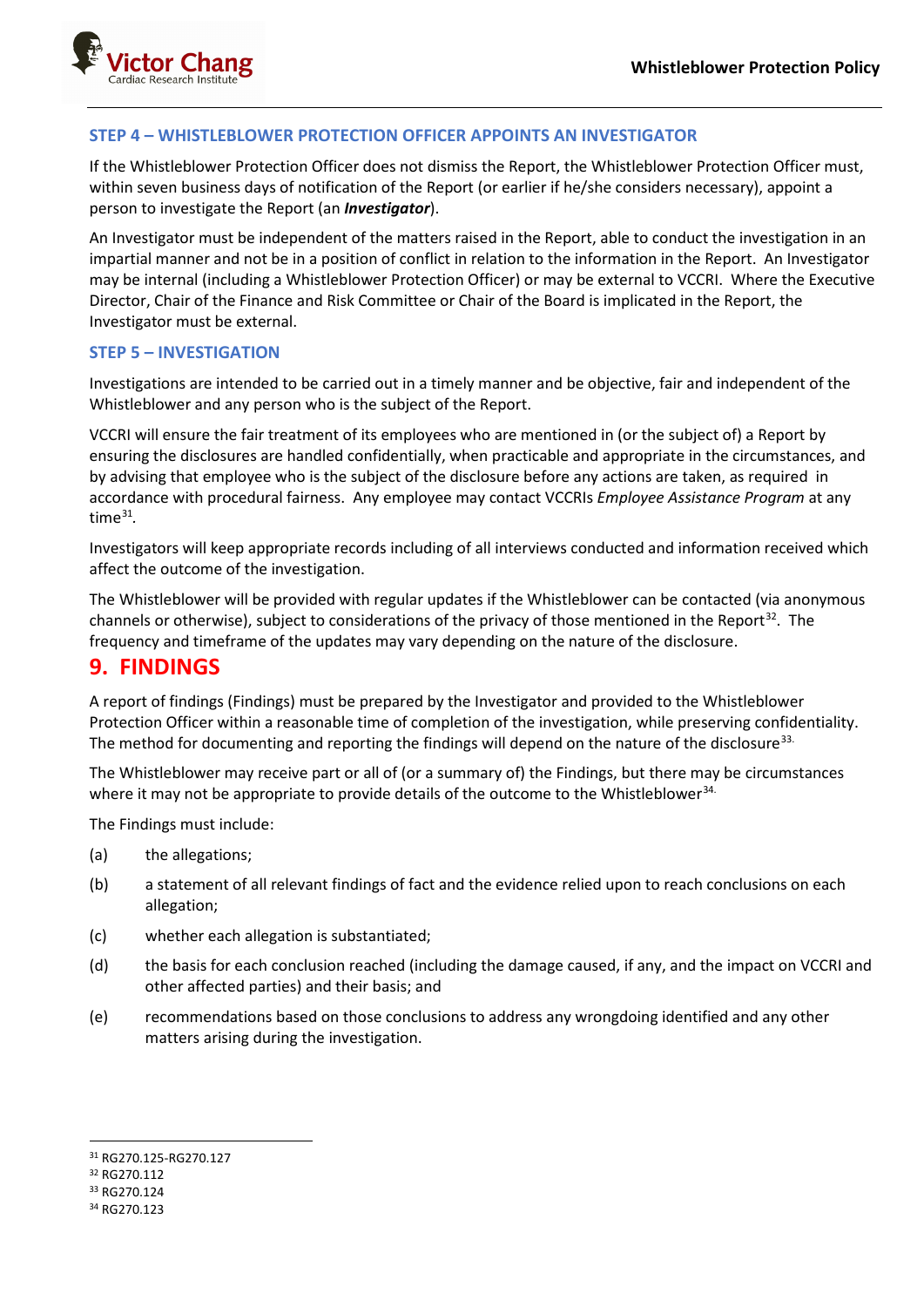

## **10. VCCRI BOARD**

#### **VCCRI BOARD**

Our Board is committed to:

- (a) high standards of ethical conduct and to promoting and supporting a culture of ethical behaviour and good governance;
- (b) the process by which any concerns raised under this Policy are reviewed in an impartial, fair, objective manner;
- (c) ensuring that it is informed of and properly considers any material reports made under this Policy including the results of any investigation;
- (d) the protection and support of any person making a report under this Policy.

#### **CHAIR OF THE FINANCE AND RISK COMMITTEE**

As noted in "Step 2" of Section 8, the Chair of the Finance and Risk Committee will be notified by a Whistleblower Protection Officer of any Reports of Protected Disclosure made under this Policy as soon as reasonably practicable after those Reports are received by the Whistleblower Protection Officer. The Chair will be provided with a high level summary of the Report and the issues raised but will not be provided with a Whistleblower's identity or any information that is likely to lead to the identification of a Whistleblower<sup>[35](#page-9-0)</sup>.

#### **REPORTING TO THE FINANCE AND RISK COMMITTEE**

Whistleblower Reports are a standing item on the agenda of meetings of the Board Finance and Risk Committee. The Finance and Risk Committee will be advised of the number of Reports received since the previous meeting, a high level summary of each Report, and the status of any associated Investigations, but will not be provided with a Whistleblower's identity or any information that is likely to lead to the identification of a Whistleblower<sup>[36](#page-9-1)</sup>.

The Chair of the Finance and Risk Committee will notify the Board of any relevant matters under this Policy as deemed appropriate from time to time.

### **11. POLICY ACCESSIBILITY, TRAINING AND REVIEW**

This Policy will be available to internal stakeholders of VCCRI via<sup>[37](#page-9-2)</sup> VCCRI's intranet and appropriate training. This Policy will be made available to external stakeholders of VCCRI via VCCRI's website<sup>38</sup>.

VCCRI will provide training for employees and specialist training to all of its Eligible Recipients and Whistleblower Protection Officers with regard to their rights, obligations and responsibilities under this Policy<sup>39</sup>.

This Policy will be reviewed every two years or earlier if considered necessary but the Head of Human Resources, the Chief Operating Officer, the Head of Governance, Compliance and Legal, the Finance and Risk Committee or the Board.

VCCRI reserves the right to vary, replace or terminate this Policy from time to time

## **12. QUESTIONS**

Additional information with respect to the application of this Policy can be obtained by contacting a Whistleblower Protection Officer or by seeking external legal advice<sup>[40](#page-9-5)</sup>.

- <span id="page-9-1"></span><sup>36</sup> RG270.91 and RG270.94
- <span id="page-9-2"></span><sup>37</sup> RG270.128-270.139
- <span id="page-9-3"></span><sup>38</sup> RG270.138
- <span id="page-9-4"></span><sup>39</sup> RG270.134

<span id="page-9-0"></span><sup>35</sup> RG270.91 and RG270.94

<span id="page-9-5"></span><sup>40</sup> RG270.66